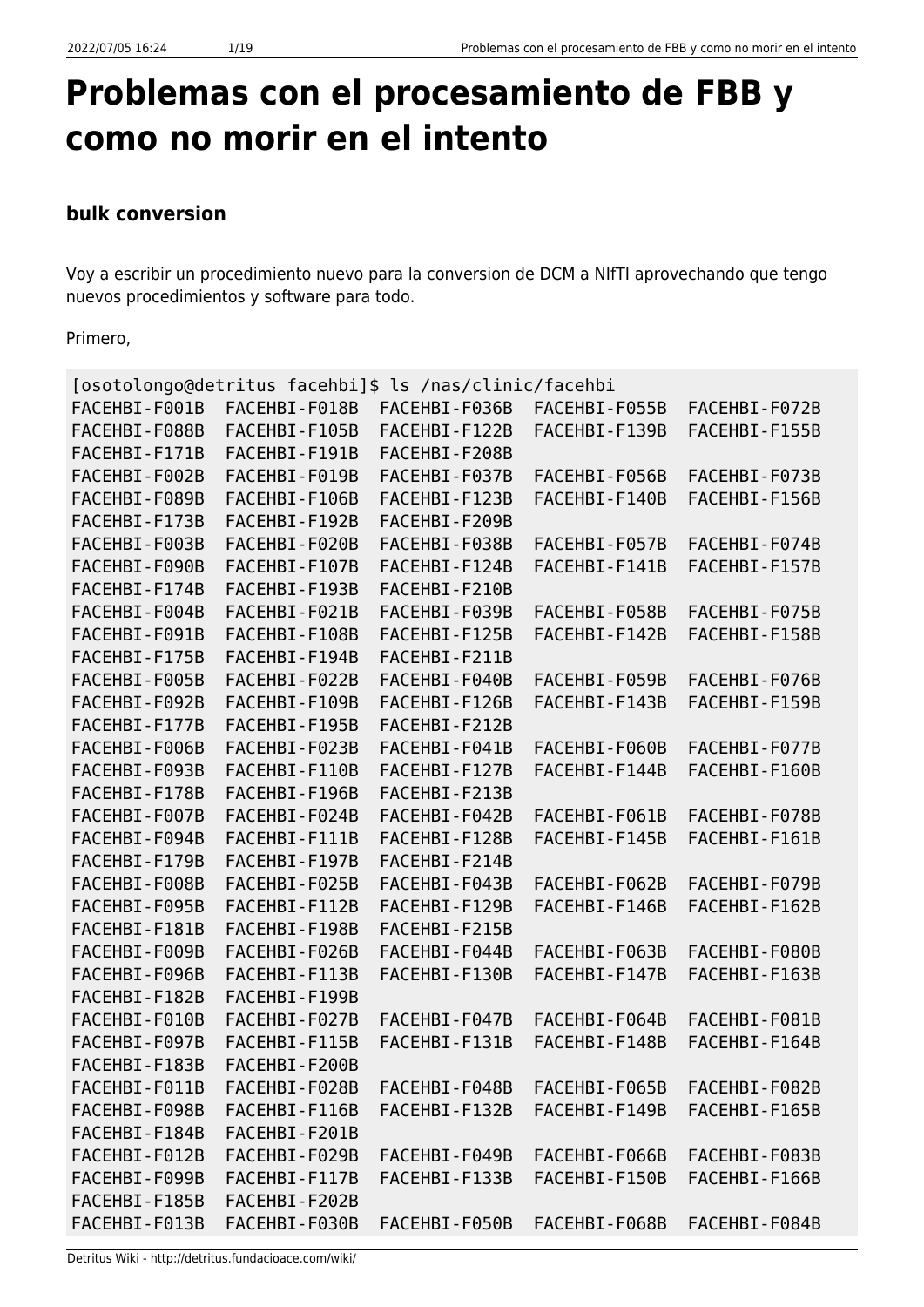```
FACEHBI-F101B FACEHBI-F118B FACEHBI-F134B FACEHBI-F151B FACEHBI-F167B
FACEHBI-F186B FACEHBI-F203B
FACEHBI-F014B FACEHBI-F031B FACEHBI-F052B FACEHBI-F069B FACEHBI-F085B
FACEHBI-F102B FACEHBI-F119B FACEHBI-F135B FACEHBI-F152B FACEHBI-F168B
FACEHBI-F188B FACEHBI-F204B
FACEHBI-F015B FACEHBI-F033B FACEHBI-F053B FACEHBI-F070B FACEHBI-F086B
FACEHBI-F103B FACEHBI-F120B FACEHBI-F136B FACEHBI-F153B FACEHBI-F169B
FACEHBI-F189B FACEHBI-F205B
FACEHBI-F017B FACEHBI-F035B FACEHBI-F054B FACEHBI-F071B FACEHBI-F087B
FACEHBI-F104B FACEHBI-F121B FACEHBI-F137B FACEHBI-F154B FACEHBI-F170B
FACEHBI-F190B FACEHBI-F207B
[osotolongo@detritus facehbi]$ dcm2niix -o tmp -z y
/nas/clinic/facehbi/FACEHBI-F001B/DICOM/
Chris Rorden's dcm2niiX version v1.0.20180622 (JP2:OpenJPEG) (JP-LS:CharLS)
GCC5.5.0 (64-bit Linux)
Found 620 DICOM file(s)
Convert 109 DICOM as tmp/DICOM_FACEHBI_Florbetaben_20min_20141211120511_5
(400x400x109x1)
compress: "/usr/local/mricron/pigz_mricron" -n -f -6
"tmp/DICOM FACEHBI Florbetaben 20min 20141211120511 5.nii"
Convert 75 DICOM as tmp/DICOM_FACEHBI_20141211120511_3 (512x512x75x1)
compress: "/usr/local/mricron/pigz_mricron" -n -f -6
"tmp/DICOM FACEHBI 20141211120511 3.nii"
Convert 436 DICOM as tmp/DICOM_FACEHBI_Florbetaben_4x5min_20141211120511_4
(400x400x109x4)
compress: "/usr/local/mricron/pigz_mricron" -n -f -6
"tmp/DICOM FACEHBI Florbetaben 4x5min 20141211120511 4.nii"
Conversion required 105.374635 seconds (6.340000 for core code).
[osotolongo@detritus facehbi]$ ls tmp
DICOM FACEHBI 20141211120511 3.json
DICOM_FACEHBI_Florbetaben_20min_20141211120511_5.json
DICOM FACEHBI Florbetaben 4x5min 20141211120511 4.json
DICOM_FACEHBI_20141211120511_3.nii.gz
DICOM_FACEHBI_Florbetaben_20min_20141211120511_5.nii.gz
DICOM FACEHBI Florbetaben 4x5min 20141211120511 4.nii.gz
[osotolongo@detritus facehbi]$ for x in tmp/*.nii.gz; do fslinfo ${x}; done
data type INT16
dim1 512
dim2 512
dim3 75
dim4 1
datatype 4
pixdim1 0.585938
pixdim2 0.585938
pixdim3 3.000000
pixdim4 0.000000
cal_max 0.0000
cal_min 0.0000
file_type NIFTI-1+
filename tmp/DICOM FACEHBI Florbetaben 20min 20141211120511 5.nii.gz
data type FLOAT32
```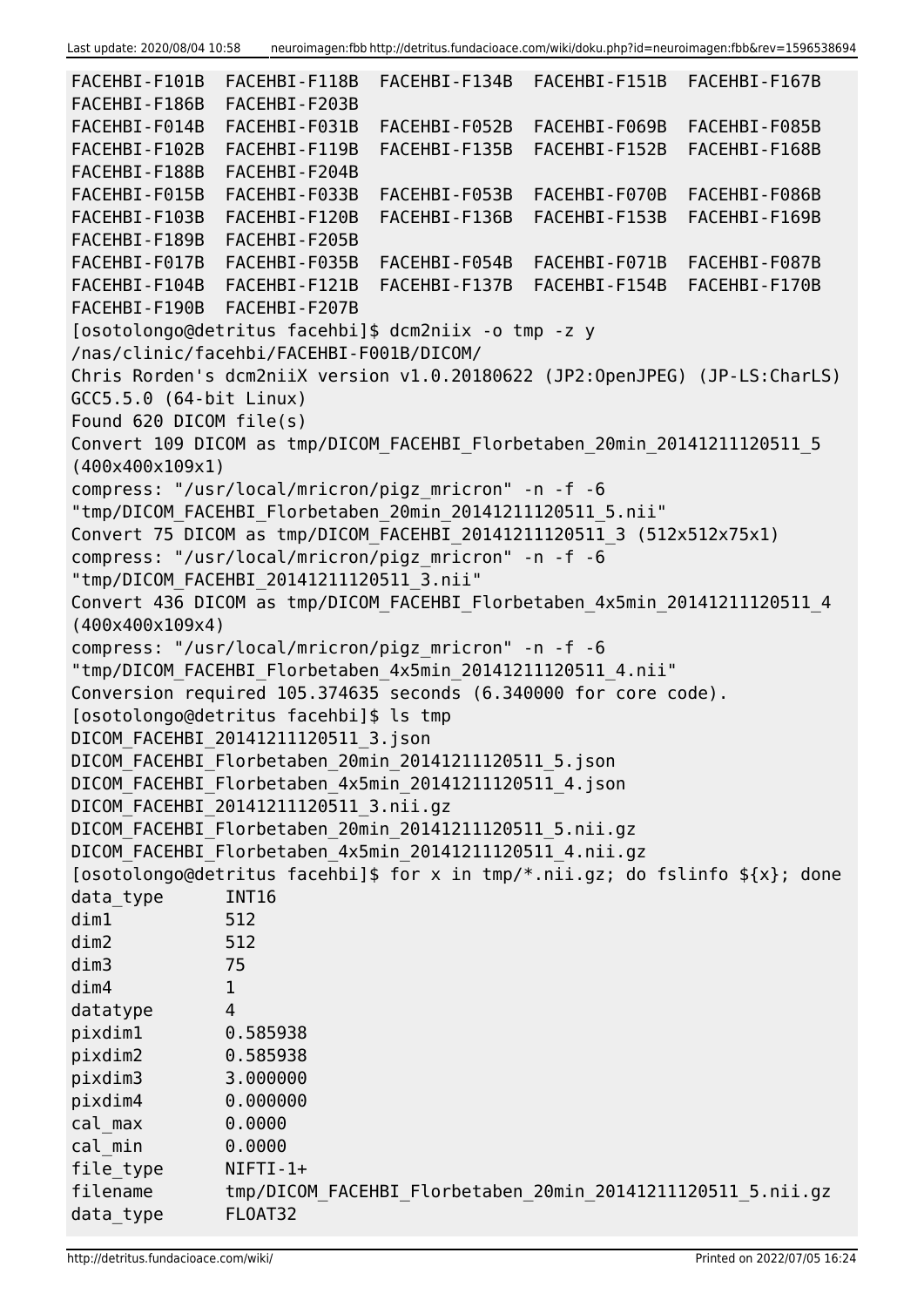| 2022/07/05 16:24 | 3/19       | Problemas con el procesamiento de FBB y como no morir en el intento |
|------------------|------------|---------------------------------------------------------------------|
| dim1             | 400        |                                                                     |
| dim2             | 400        |                                                                     |
| dim3             | 109        |                                                                     |
| dim4             | 1          |                                                                     |
| datatype         | 16         |                                                                     |
| pixdim1          | 1.018210   |                                                                     |
| pixdim2          | 1.018210   |                                                                     |
| pixdim3          | 2.027008   |                                                                     |
| pixdim4          | 0.000000   |                                                                     |
| cal max          | 0.0000     |                                                                     |
| cal min          | 0.0000     |                                                                     |
| file_type        | $NIFTI-1+$ |                                                                     |
| filename         |            | tmp/DICOM_FACEHBI_Florbetaben_4x5min_20141211120511_4.nii.gz        |
| data_type        | FLOAT32    |                                                                     |
| dim1             | 400        |                                                                     |
| dim2             | 400        |                                                                     |
| dim3             | 109        |                                                                     |
| dim4             | 4          |                                                                     |
| datatype         | 16         |                                                                     |
| pixdim1          | 1.018210   |                                                                     |
| pixdim2          | 1.018210   |                                                                     |
| pixdim3          | 2.027008   |                                                                     |
| pixdim4          | 1.000000   |                                                                     |
| cal max          | 0.0000     |                                                                     |
| cal min          | 0.0000     |                                                                     |
| file_type        | NIFTI-1+   |                                                                     |

y me hago un scriptcillo para convertir los DCM, escoger el adecuado usando fslinfo y hacer un fslsplit en el directorio final,

## [update\\_fbb.pl](http://detritus.fundacioace.com/wiki/doku.php?do=export_code&id=neuroimagen:fbb&codeblock=1)

```
#!/usr/bin/perl
use strict;
use warnings;
use NEURO qw(load_study);
use Data::Dump qw(dump);
use File::Find::Rule;
my $study = "facehbi";my %std = load_study($study);
my $src dir = "/nas/clinic/facehbi";my $output dir = $std{'}}'PET-FBB'};
my \phiother exts = ("nii.gz","json");
opendir(my $dh, $src_dir) || die "Can't opendir $src_dir: $!";
my grep \ {/\textdegree} [A-Za-z]/\}readdir($dh);
closedir $dh;
foreach my $adq (sort @adqs) {
```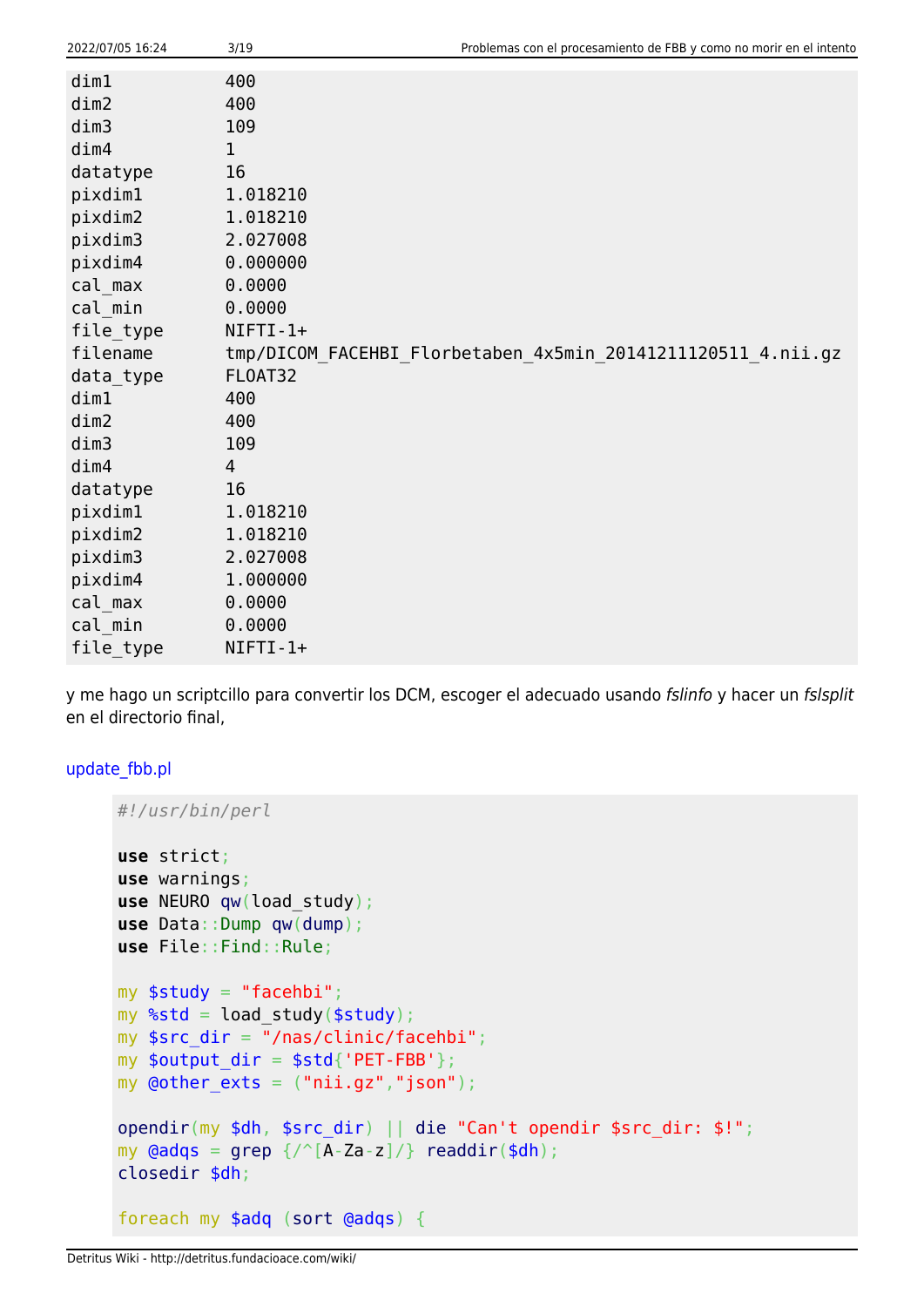```
(mv soubiect = sada) = ~ s/.* - F(.*)Bs/0s1/;
    my $order = 'dem2niix -z y -o '.*std{'DATA'}}.' /tmp/'.$src_dir.'/'.$adq.'/DICOM';
     print "$order\n";
     system($order);
    my @conv files = find(file => 'name' => "*.nii.gz", in =>
$std{'DATA'}.'/tmp/');
    foreach my $nii file (@conv files){
        \text{border} = 'fslinfo ' . \text{snii file}; my %xinfo;
         foreach (qx/$order/){
            my ( $key, $value ) = /(\S+)\s+(\S+)\s+.*,'; $xinfo{$key} =$value;
 }
         if($xinfo{"dim4"}>1){
             print "Choosing and moving files\n";
             $order = 'fslsplit '.$nii_file.'
'.$output_dir.'/smc'.$subject.'s -t';
             print "$order\n";
             system($order);
         }
 }
     print "Cleaning house\n";
    $order = "rm $std{'}}DATA'}/tmp/*";
     system($order);
}
```
Lo lanzo desde el directorio del proyecto,

[osotolongo@detritus facehbi]\$ ./update\_fbb.pl

y ya esta, los fbb me quedan ordenados correctamente.

# **de DICOM a NiFTI**

#### **ff** Delete!

Necesitamos convertir los DICOM de FBB a formato NiFTI-1 para trabajar con FSL. El servidor DICOM corta el numero de slices por directorio a 500 por lo que inicialmente hubo muchisimos problemas de conversion y procesamiento.

Luego hay que buscar por todas las subcarpetas del DICOM las imagenes 4x5min que estan desordenadas. Para convertir uno de los sujetos ha de hacerse algo asi,

```
$ for x in `find /nas/raw_images/facehbi/fbb/FACEHBI-F001B/DICOM/ -type f`;
do if [[ `dckey -k "SeriesDescription" $x 2>&1 | grep "4x5min"` ]]; then cp
$x /nas/facehbi/tmp_2nifti/; fi; done; y=$(ls /nas/facehbi/tmp_2nifti/ |
head -n 1); dcm2nii -o /nas/facehbi/tmp/ /nas/facehbi/tmp_2nifti/$y;
```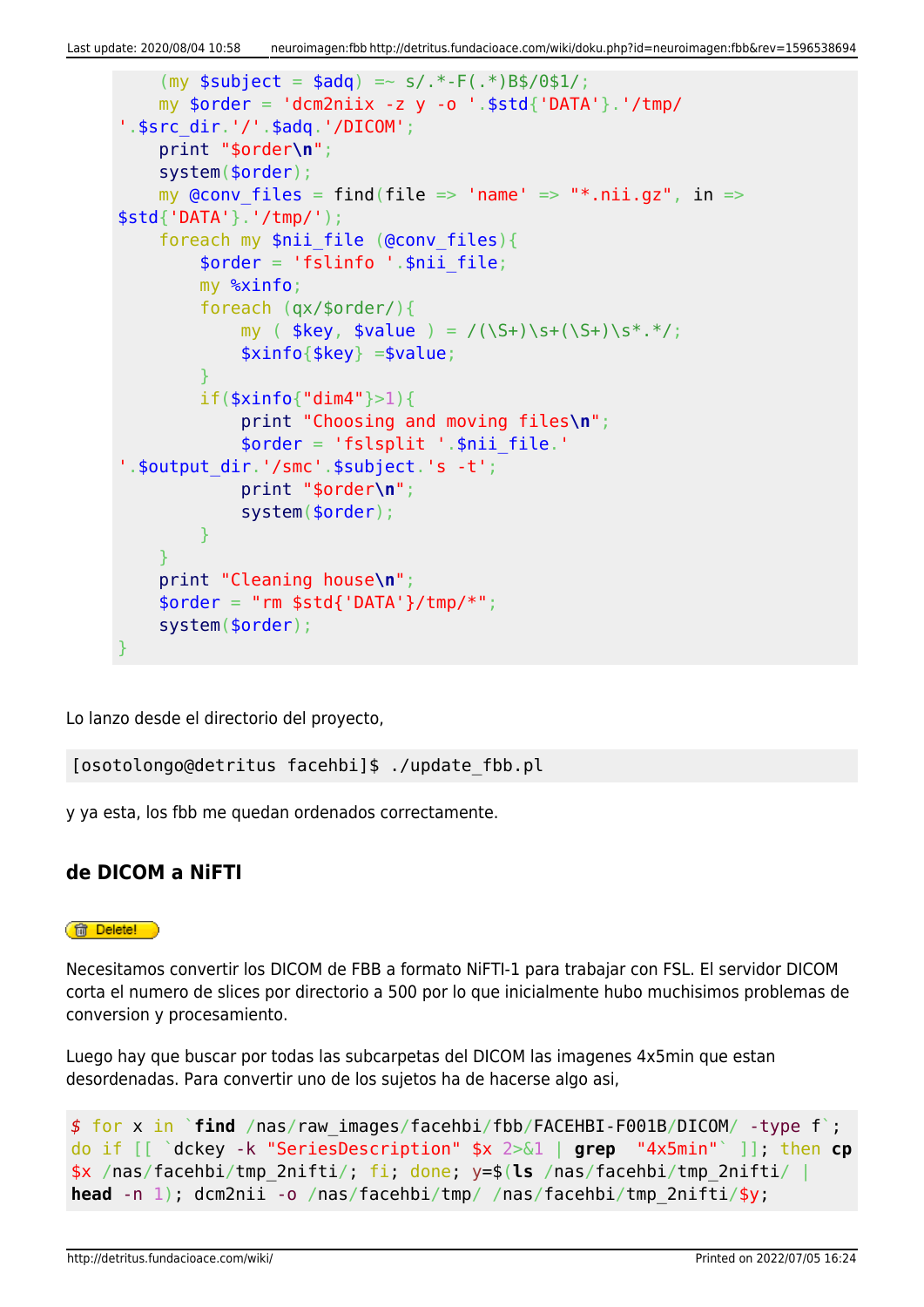que da una salida muy ruidosa, pero funciona. Para hacerlos todos de una tacada habria que iterar esto por todos los sujetos.

for s in `**ls** -d /nas/clinic/\* | **grep** FACEHBI | **grep** "B\$"`; do sbj=\$(echo \$s |**sed** 's/.\*-F\(.\*\)B\$/\1/'); for x in `**find** *\${s}*/DICOM/ -type f`; do if [[ `dckey -k "SeriesDescription" \$x 2>&1 | **grep** "4x5min"` ]]; then **cp** \$x /nas/facehbi/tmp\_2nifti/; fi; done; y=\$(**ls** /nas/facehbi/tmp\_2nifti/ | **head** n 1); dcm2nii -o /nas/facehbi/tmp/ /nas/facehbi/tmp\_2nifti/\$y; conv=\$(**ls** /nas/facehbi/tmp/ | **head** -n 1); fslsplit /nas/facehbi/tmp/*\${conv}* /nas/facehbi/fbb\_first/smc0*\${sbj}*s -t; **rm** -rf /nas/facehbi/tmp/\*; **rm** -rf /nas/facehbi/tmp\_2nifti/\*; done

si queremos aprovechar un archivo yet.txt ([ver aqui](http://detritus.fundacioace.com/wiki/doku.php?id=neuroimagen:facehbi))

```
$ for sbj in `awk -F";" '{print $1}' yet.txt | sed 's/0//;'`; do
s="/nas/clinic/FACEHBI-F${sbj}B"; for x in `find ${s}/DICOM/ -type f`; do
if [[ `dckey -k "SeriesDescription" $x 2>&1 | grep "4x5min"` ]]; then cp $x
/nas/facehbi/tmp_2nifti/; fi; done; y=$(ls /nas/facehbi/tmp_2nifti/ | head -
n 1); dcm2nii -o /nas/facehbi/tmp/ /nas/facehbi/tmp_2nifti/$y; conv=$(ls
/nas/facehbi/tmp/ | head -n 1); fslsplit /nas/facehbi/tmp/${conv}
/nas/facehbi/fbb/smc0${sbj}s -t; rm -rf /nas/facehbi/tmp/*; rm -rf
/nas/facehbi/tmp_2nifti/*; done
```
#### **Correccion de movimiento**

Ahora tenemos 4 archivos representando la integracion de 5 min y hay que corregistrarlos al espacio de usuario. Lo primero es traer el archivo de freesurfer y luego corregistrar cada uo de los fbb al user space. despues se ha de unirlos temporalmente y hacer un mcflirt.

lo primero seria traerse la mri del directorio de freesurfer

```
get fs subj
```
get fs subj.sh

```
#!/bin/sh
study=$1
shift
id = $1shift
dir=$1
shift
debug=0
#First get the freesurfer processed MRIs
${FREESURFER_HOME}/bin/mri_vol2vol --mov
```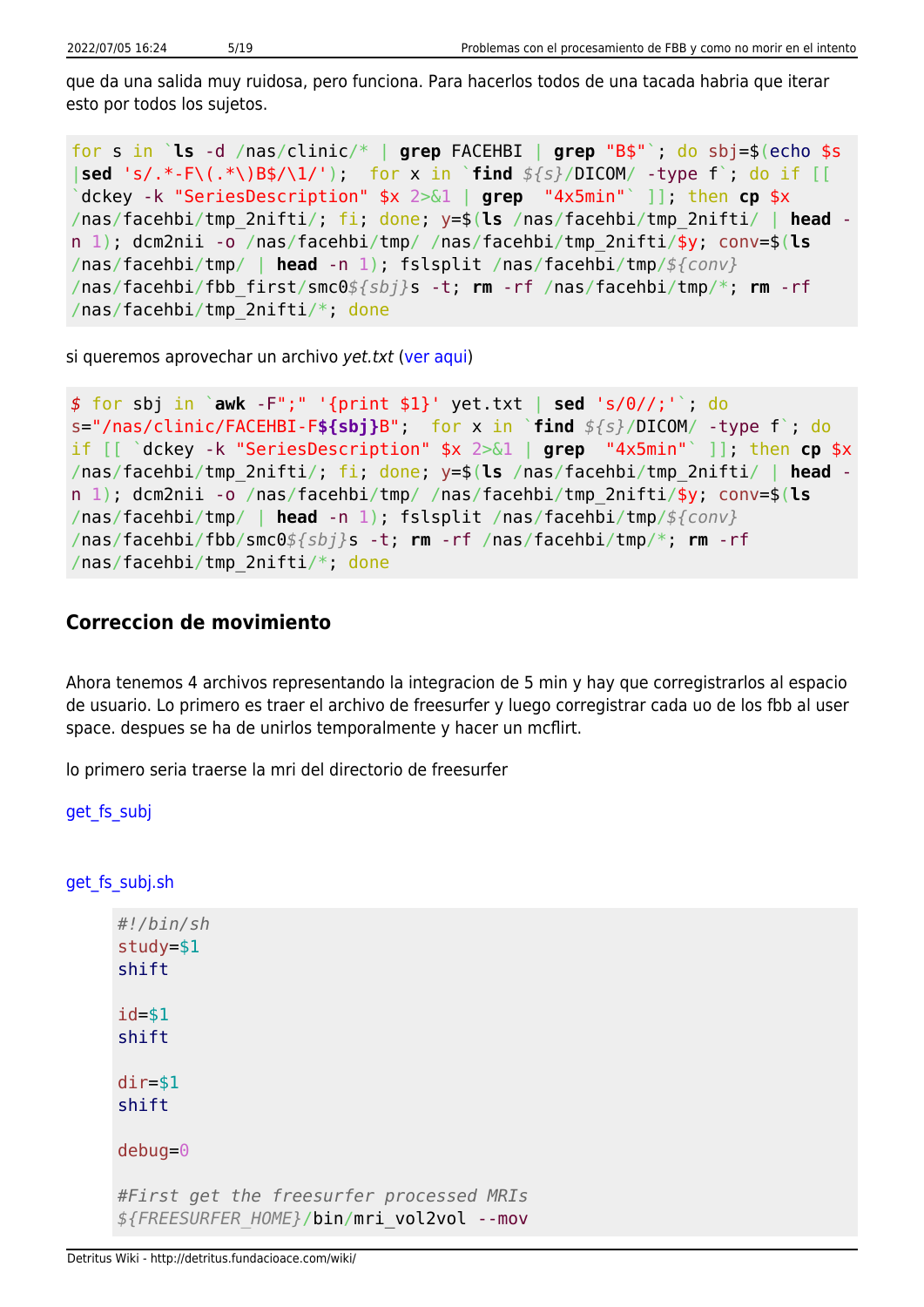*\${SUBJECTS\_DIR}*/*\${study}*\_*\${id}*/mri/nu.mgz --targ *\${SUBJECTS\_DIR}*/*\${study}*\_*\${id}*/mri/rawavg.mgz --regheader --o *\${dir}*/*\${id}*\_tmp\_nu\_in\_rawavg.mgz *\${FREESURFER\_HOME}*/bin/mri\_convert --in\_type mgz --out\_type nii *\${dir}*/*\${id}*\_tmp\_nu\_in\_rawavg.mgz *\${dir}*/*\${id}*\_tmp.nii.gz *\${FSLDIR}*/bin/fslreorient2std *\${dir}*/*\${id}*\_tmp *\${dir}*/*\${id}*\_struc *\${FREESURFER\_HOME}*/bin/mri\_vol2vol --mov *\${SUBJECTS\_DIR}*/*\${study}*\_*\${id}*/mri/brain.mgz --targ *\${SUBJECTS\_DIR}*/*\${study}*\_*\${id}*/mri/rawavg.mgz --regheader --o *\${dir}*/*\${id}*\_tmp\_brain\_in\_rawavg.mgz *\${FREESURFER\_HOME}*/bin/mri\_convert --in\_type mgz --out\_type nii *\${dir}*/*\${id}*\_tmp\_brain\_in\_rawavg.mgz *\${dir}*/*\${id}*\_tmp\_brain.nii.gz *\${FSLDIR}*/bin/fslreorient2std *\${dir}*/*\${id}*\_tmp\_brain *\${dir}*/*\${id}*\_brain if  $[$  \$debug =  $\theta$  ] ; then **rm** *\${dir}*/*\${id}*\_tmp\* fi

y luego corregistrar cada imagen al espacio del sujeto. Hay 4 variantes para esto.

1.- Intentando registrar cada imagen independientemente.

## fbb reg

#### fbbtemp reg.sh

| #!/bin/sh                                                                                                                                                                                              |
|--------------------------------------------------------------------------------------------------------------------------------------------------------------------------------------------------------|
| $study = $1$<br>shift                                                                                                                                                                                  |
| $id = $1$<br>shift                                                                                                                                                                                     |
| $tdir = $1$<br>shift                                                                                                                                                                                   |
| $wdir = $1$<br>shift                                                                                                                                                                                   |
| $debug=1$                                                                                                                                                                                              |
| #get the uncorrected PETs and register to user space MRI<br>for $i$ in $\{0, 3\}$ , do<br>$tf='printf$ "\$ $\{id\}s$ %04d" \$i`<br>$${FSLDIR}/bin/inn$ $${tdir}/${tf}$ $${tdir}/${tf}$ $${tdir}/${gl}$ |
| \${FSLDIR}/bin/flirt -ref \${wdir}/\${id}_struc -in<br>\${tdir}/\${id}_tmp -omat \${tdir}/\${tf}_pet2struc.mat -out                                                                                    |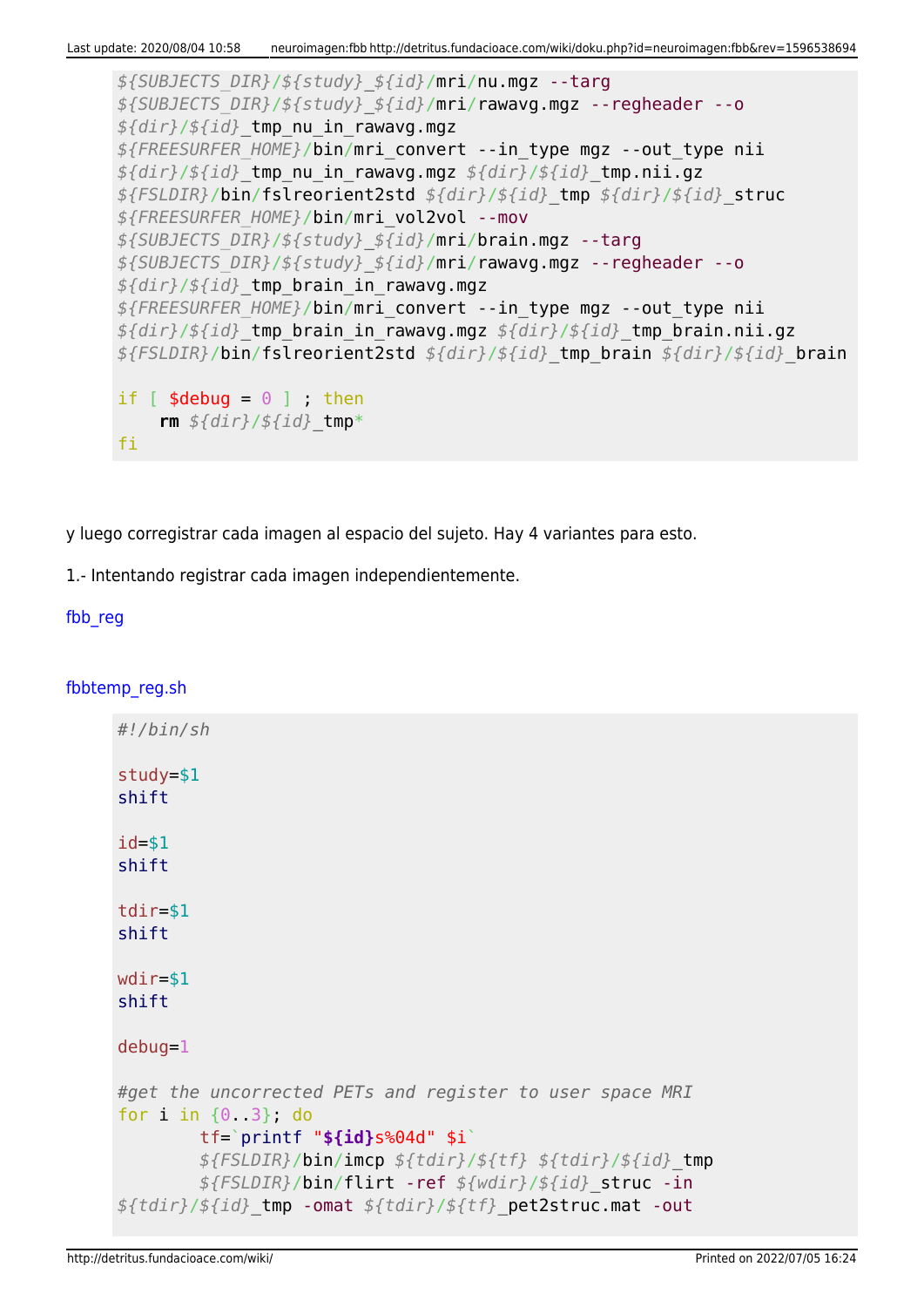```
${tdir}/${tf}_reg
done
a=`for i in {0..3}; do printf " ${tdir}/${id}s%04d_reg " $i; done`
${FSLDIR}/bin/fslmerge -t ${wdir}/${id}_tmp_mvc $a
${FSLDIR}/bin/mcflirt -in ${wdir}/${id}_tmp_mvc -out
${wdir}/${id}_tmp_corr
${PIPEDIR}/bin/4dmean.pl ${wdir}/${id}_tmp_corr
${FSLDIR}/bin/flirt -ref ${wdir}/${id}_struc -in ${wdir}/${id}_mean -
omat ${wdir}/${id}_fbb2struc.mat -out ${wdir}/${id}_fbb
if \lceil $debug = \theta \rceil ; then
     rm ${tdir}/${id}_tmp*
     rm ${wdir}/${id}_tmp*
fi
```
2.- Usando la informacion de un registro para el resto (-useg)

## fbb regc

[fbbtemp\\_regc.sh](http://detritus.fundacioace.com/wiki/doku.php?do=export_code&id=neuroimagen:fbb&codeblock=8)

```
#!/bin/sh
study=$1
shift
id=$1
shift
tdir=$1
shift
wdir=$1
shift
sok=$1
shift
debug=1
#Now get the uncorrected PETs and register to user space MRI
bsc=`printf "${id}s%04d" $sok`
${FSLDIR}/bin/imcp ${tdir}/${bsc} ${tdir}/${id}_tmp
${FSLDIR}/bin/flirt -ref ${wdir}/${id}_struc -in ${tdir}/${id}_tmp -
omat ${tdir}/${bsc}_pet2struc.mat -out ${tdir}/${bsc}_reg
for i in {0..3}; do
         if [ "$i" != "$sok" ]; then
                 tf=`printf "${id}s%04d" $i`
```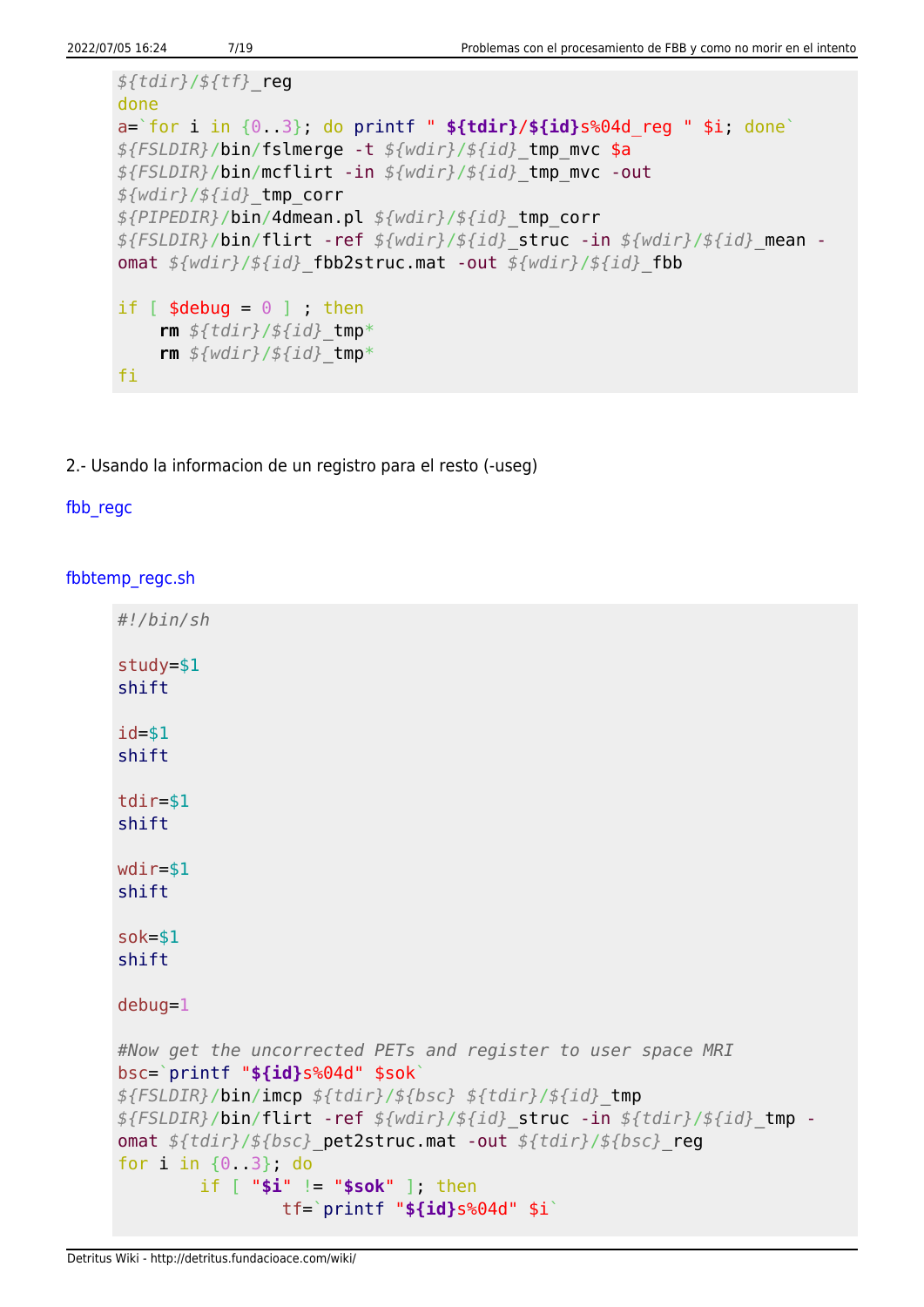```
 ${FSLDIR}/bin/imcp ${tdir}/${tf} ${tdir}/${id}_tmp
                 ${FSLDIR}/bin/flirt -ref ${wdir}/${id}_struc -in
${tdir}/${id}_tmp -init ${tdir}/${bsc}_pet2struc.mat -omat
${tdir}/${tf}_pet2struc.mat -out ${tdir}/${tf}_reg
         fi
done
a=`for i in {0..3}; do printf " ${tdir}/${id}s%04d_reg " $i; done`
${FSLDIR}/bin/fslmerge -t ${wdir}/${id}_tmp_mvc $a
${FSLDIR}/bin/mcflirt -in ${wdir}/${id}_tmp_mvc -out
${wdir}/${id}_tmp_corr
${PIPEDIR}/bin/4dmean.pl ${wdir}/${id}_tmp_corr
${FSLDIR}/bin/flirt -ref ${wdir}/${id}_struc -in ${wdir}/${id}_mean -
omat ${wdir}/${id}_fbb2struc.mat -out ${wdir}/${id}_fbb
if [ $debug = \theta ] ; then
     rm ${tdir}/${id}_tmp*
     rm ${wdir}/${id}_tmp*
fi
```
3.- Usando la informacion solo del cerebro extraido para hacer el corregistro (-useb)

## [fbb\\_regb](#page--1-0)

[fbbtemp\\_regb.sh](http://detritus.fundacioace.com/wiki/doku.php?do=export_code&id=neuroimagen:fbb&codeblock=9)

```
#!/bin/sh
study=$1
shift
id=$1
shift
tdir=$1
shift
wdir=$1
shift
sok=$1
shift
debug=1
#Now get the uncorrected PETs and register to user space MRI
bsc=`printf "${id}s%04d" $sok`
${FSLDIR}/bin/imcp ${tdir}/${bsc} ${tdir}/${id}_tmp
${FSLDIR}/bin/flirt -ref ${wdir}/${id}_brain -in ${tdir}/${id}_tmp -
```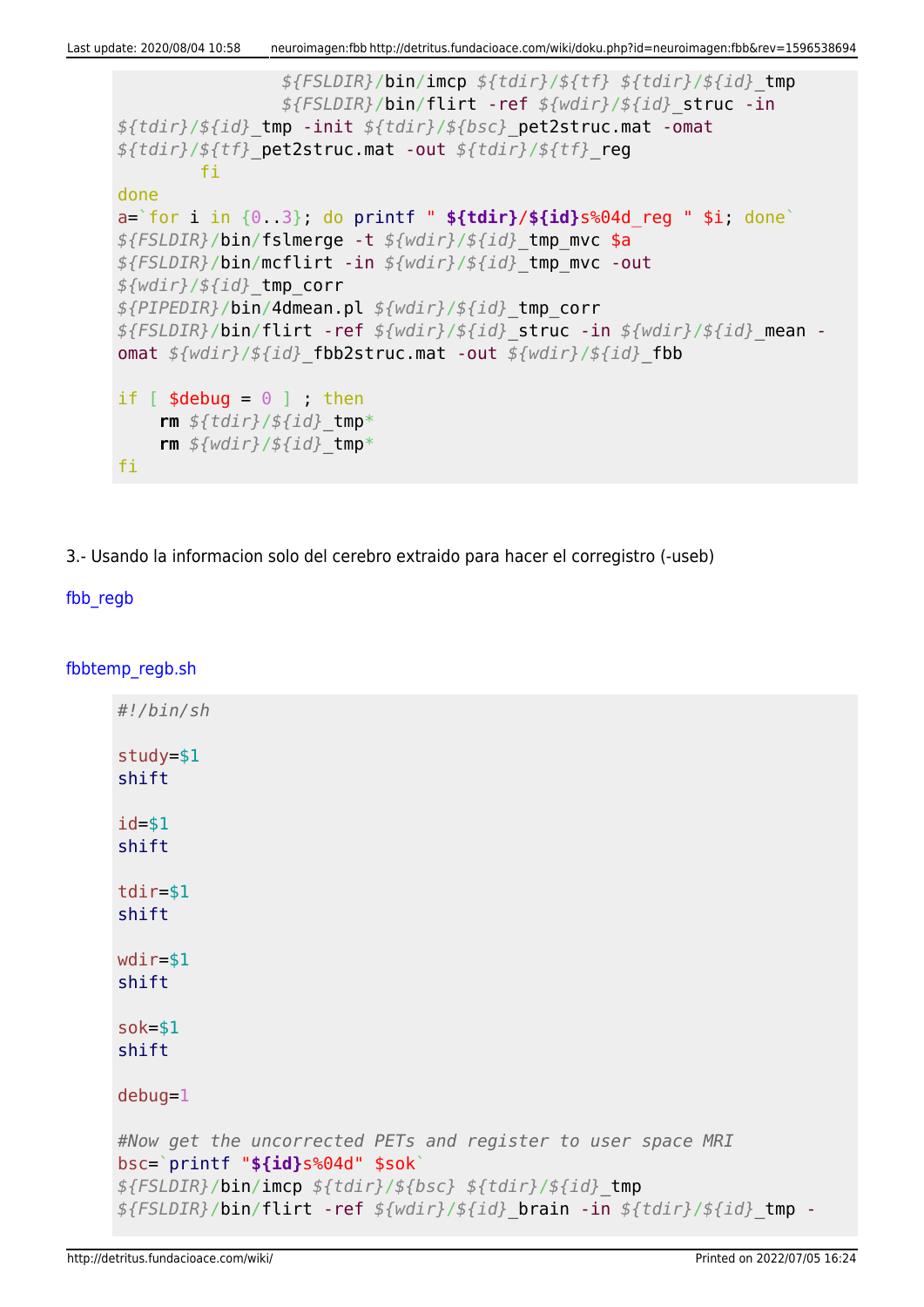```
omat ${tdir}/${bsc}_pet2struc.mat -out ${tdir}/${bsc}_reg
for i in {0..3}; do
         if [ "$i" != "$sok" ]; then
                 tf=`printf "${id}s%04d" $i`
                 ${FSLDIR}/bin/imcp ${tdir}/${tf} ${tdir}/${id}_tmp
                 ${FSLDIR}/bin/flirt -ref ${wdir}/${id}_brain -in
${tdir}/${id}_tmp -init ${tdir}/${bsc}_pet2struc.mat -omat
${tdir}/${tf}_pet2struc.mat -out ${tdir}/${tf}_reg
         fi
done
a=`for i in {0..3}; do printf " ${tdir}/${id}s%04d_reg " $i; done`
${FSLDIR}/bin/fslmerge -t ${wdir}/${id}_tmp_mvc $a
${FSLDIR}/bin/mcflirt -in ${wdir}/${id}_tmp_mvc -out
${wdir}/${id}_tmp_corr
${PIPEDIR}/bin/4dmean.pl ${wdir}/${id}_tmp_corr
${FSLDIR}/bin/flirt -ref ${wdir}/${id}_struc -in ${wdir}/${id}_mean -
omat ${wdir}/${id}_fbb2struc.mat -out ${wdir}/${id}_fbb
if \lceil $debug = \theta \rceil ; then
     rm ${tdir}/${id}_tmp*
     rm ${wdir}/${id}_tmp*
fi
```
4.- el mas complicado, usando una mascara. Este metodo se probo con el [corregistro de PiBs](http://detritus.fundacioace.com/wiki/doku.php?id=neuroimagen:pib_troubles) y usa un umbral de intensidad (-usem)

#### [fbb\\_regm](#page--1-0)

fbbtemp regm.sh

| #!/bin/sh             |
|-----------------------|
| $study = $1$<br>shift |
| $id = $1$<br>shift    |
| $tdir = $1$<br>shift  |
| $wdir = $1$<br>shift  |
| $#s$ ok=\$1<br>#shift |
| treshold=\$1          |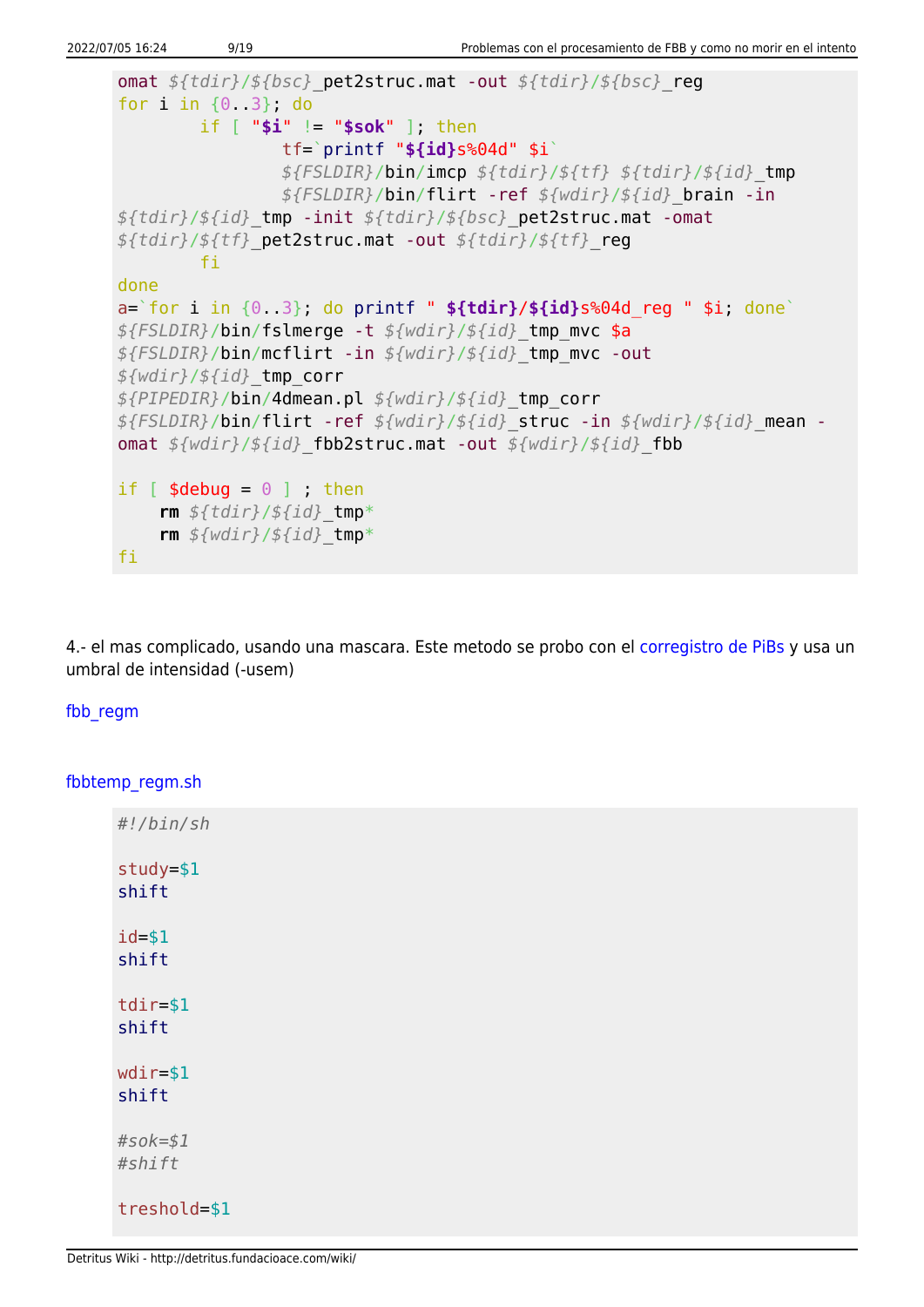#### shift

#### debug=1

```
#Now get the uncorrected PETs and register to user space MRI
bsc=`printf "${id}s%04d" $sok`
${FSLDIR}/bin/fslreorient2std ${tdir}/${bsc} ${tdir}/${bsc}_tmp
if [ $treshold = 0 ] ; then
         ${FSLDIR}/bin/fslmaths ${tdir}/${bsc}_tmp -thr ${treshold} -bin
${tdir}/${bsc}_tmp_fbb_mask
else
         ${FSLDIR}/bin/fslmaths ${tdir}/${bsc}_tmp -thrP ${treshold} -
bin ${tdir}/${bsc}_tmp_fbb_mask
fi
${FSLDIR}/bin/flirt -ref ${wdir}/${id}_struc -in
${tdir}/${bsc}_tmp_fbb_mask -omat ${tdir}/${bsc}_tmp_fbb -dof 9
${FSLDIR}/bin/flirt -ref ${wdir}/${id}_struc -in ${tdir}/${bsc} -
applyxfm -init ${tdir}/${bsc}_tmp_fbb -out ${tdir}/${bsc}_reg -omat
${tdir}/${bsc}_pet2struc.mat
for i in {0..3}; do
         if [ "$i" != "$sok" ]; then
                 tf=`printf "${id}s%04d" $i`
                 ${FSLDIR}/bin/fslreorient2std ${tdir}/${tf}
${tdir}/${id}_tmp
                if \lceil $treshold = \theta \rceil ; then
                          ${FSLDIR}/bin/fslmaths ${tdir}/${id}_tmp -thr
${treshold} -bin ${tdir}/${tf}_tmp_fbb_mask
                 else
                          ${FSLDIR}/bin/fslmaths ${tdir}/${id}_tmp -thrP
${treshold} -bin ${tdir}/${tf}_tmp_fbb_mask
film and the film of the film
                 ${FSLDIR}/bin/flirt -ref ${wdir}/${id}_struc -in
${tdir}/${tf}_tmp_fbb_mask -omat ${tdir}/${tf}_tmp_fbb -init
${tdir}/${bsc}_pet2struc.mat -dof 9
                 ${FSLDIR}/bin/flirt -ref ${wdir}/${id}_struc -in
${tdir}/${tf} -applyxfm -init ${tdir}/${tf}_tmp_fbb -out
${tdir}/${tf}_reg
         fi
done
a=`for i in {0..3}; do printf " ${tdir}/${id}s%04d_reg " $i; done`
${FSLDIR}/bin/fslmerge -t ${wdir}/${id}_tmp_mvc $a
${FSLDIR}/bin/mcflirt -in ${wdir}/${id}_tmp_mvc -out
${wdir}/${id}_tmp_corr
${PIPEDIR}/bin/4dmean.pl ${wdir}/${id}_tmp_corr
${FSLDIR}/bin/flirt -ref ${wdir}/${id}_struc -in ${wdir}/${id}_mean -
omat ${wdir}/${id}_fbb2struc.mat -out ${wdir}/${id}_fbb
if \lceil $debug = \theta \rceil ; then
     rm ${tdir}/${id}_tmp*
     rm ${wdir}/${id}_tmp*
```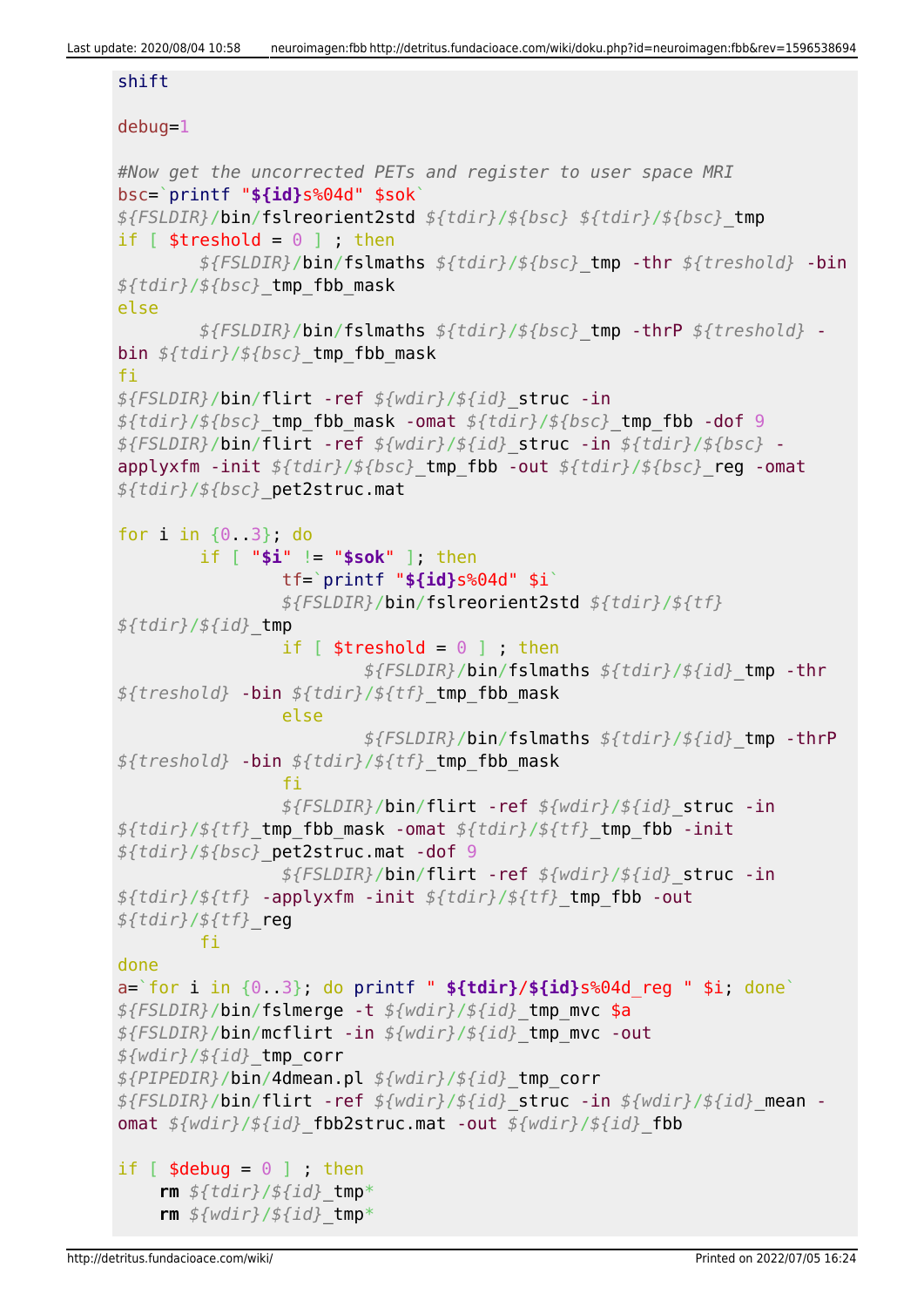fi

Esto lo he intentado agrupar en el script fbb correct.pl,

```
fbb correct.pl (chunk)
```

```
my $study;
my $cfile;
my $wbrain = 0;
my \text{wguide} = 0;
my $wmask = \theta;
my $sok = 0;
@ARGV = ("-h") unless @ARGV;
while (@ARGV and $ARGV[0] =~ \wedge -/) {
     $ = shift;last if / --$/;
     if (\wedge^2-e) { $study = shift; chomp($study); }
     if \left(\frac{\ }{2}\right) { \left(\frac{\ }{2}\right) { \left(\frac{\ }{2}\right) = shift; chomp(\left(\frac{\ }{2}\right)); }
     if \left(\frac{\ }{2}\right) { \frac{\ }{2} sok = shift; \frac{\ }{2} swquide = 1; }
     if \left(\frac{\ }{2} \right) { \frac{\ }{2} $sok = shift; $wbrain = 1; }
     if (\sqrt{2} - u \sin x) { \sin x = \sin x + u \sin x }
     if (\frac{\ }{2}) { print help $ENV{'PIPEDIR'}.'/doc/fbb reg.hlp'; exit;}
}
```
y despues,

```
foreach my $subject (@ok_pets){
         $pm->start and next;
         my $order;
         if($wmask){
                 $order = "fbbtemp_regm.sh ".$study."
".$pets{$subject}.$subject." ".$petnc_dir." ".$w_dir." ".$sok;
         }elsif($wguide){
                 $order = "fbbtemp_regc.sh ".$study."
".$pets{$subject}.$subject." ".$petnc_dir." ".$w_dir." ".$sok;
         }elsif($wbrain){
                 $order = "fbbtemp_regb.sh ".$study."
".$pets{$subject}.$subject." ".$petnc_dir." ".$w_dir." ".$sok;
         }else{
                 $order = "fbbtemp_reg.sh ".$study."
".$pets{$subject}.$subject." ".$petnc_dir." ".$w_dir;
 }
         print "$order\n";
         system($order);
         $pm->finish;
}
$pm->wait_all_children;
```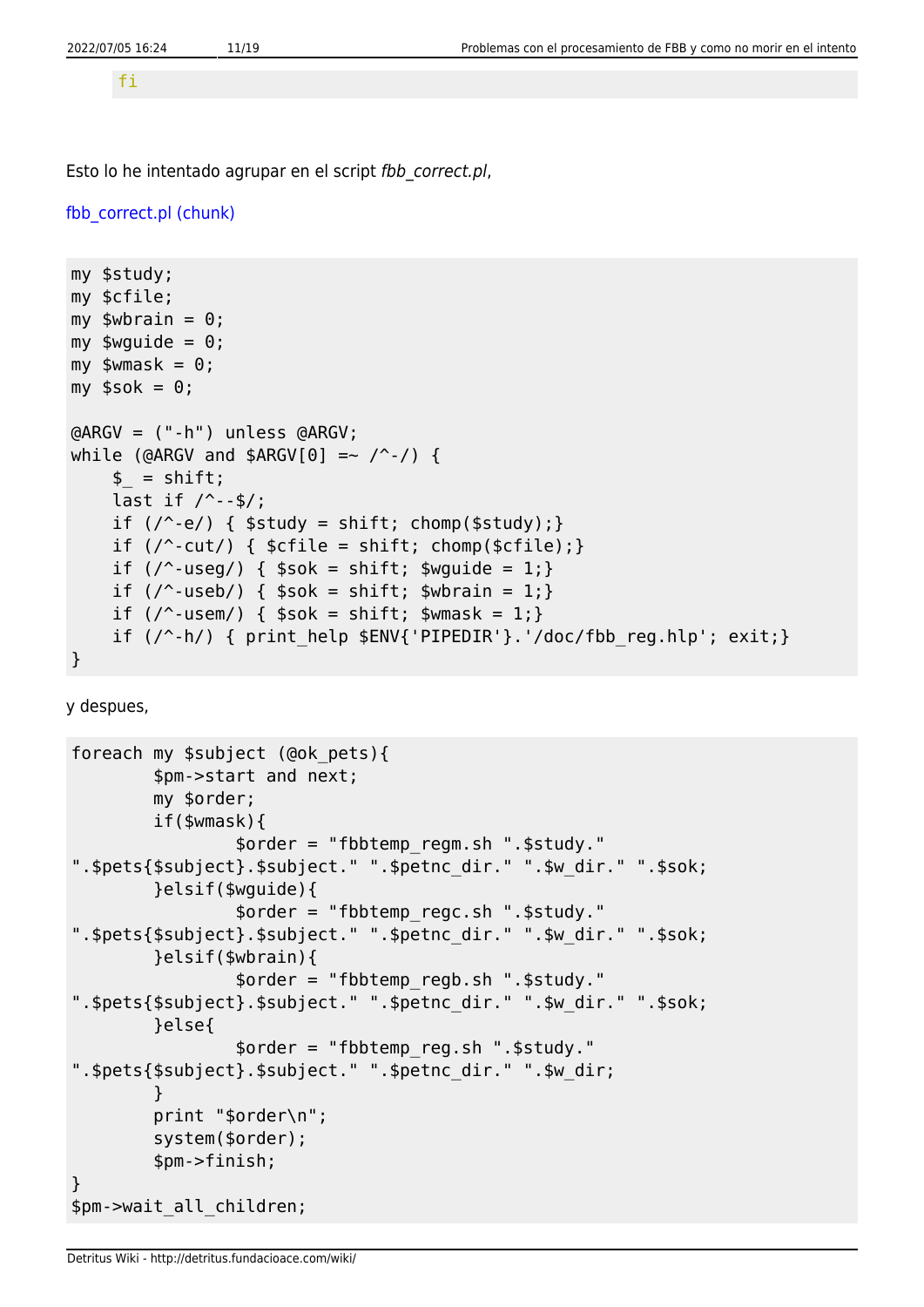# **Resumiendo**

si todo va bien basta con hacer:

```
$ fbb_correct.pl -e facehbi
$ parallel fbb rois metrics.pl facehbi
```
# **Postprocessing (carrot)**

```
$ cd /home/osotolongo/Documents/ACE/facehbi
$ R CMD BATCH selected_mri.r
$ sed 's/"//g' facehbi_mri_selected.csv | awk -F"," '{if($1!="Subject")
printf("%04d;%s;%s;%s;%s;%s;%s\n",$1,$2,$3,$4,$5,$6,$7); else
printf("%s;%s;%s;%s;%s;%s\n",$1,$2,$3,$4,$5,$6,$7)}' >
facehbi_mri_selected_reformatted.csv
$ join -t";" -j 1 facehbi_fbb_fs_suvr_predef.csv
facehbi mri selected reformatted.csv > facehbi fbb mri.csv
$ join -t";" -j 1 facehbi_fbb_mri.csv facehbi_dti.csv >
facehbi_fbb_mri_dti.csv
$ awk 'NR<2{print $0;next}{print $0| "sort -k1"}' demographics.csv | sed
's/, /;/g' > facehbi demographics.csv
$ join -t";" -j 1 facehbi demographics.csv facehbi fbb mri dti.csv >
facehbi_data.csv
$ sed 's/;/ /g' facehbi_data.csv > facehbi_data.dat
```
**Note this:** extract data | awk 'NR<3{print  $$0;$ next}{print  $$0|$  "sort -r"}'  $\bigcirc$ 

```
$ head -n 1 facehbi data.csv | sed 's/;/\n/q' | cat -n 1 Subject
     2 Gender
     3 Education
     4 Age
     5 FBB
     6 HV
     7 aHV
     8 CMT
     9 aCMT
     10 WMH
     11 nWMH
     12 Unclassified_FA_Mean
     13 Unclassified_FA_STD
     14 Unclassified_MD_Mean
     15 Unclassified_MD_STD
     16 Middle cerebellar peduncle_FA_Mean
    17 Middle cerebellar peduncle FA STD
    18 Middle cerebellar peduncle MD Mean
     19 Middle cerebellar peduncle_MD_STD
    20 Medial lemniscus L_FA_Mean
```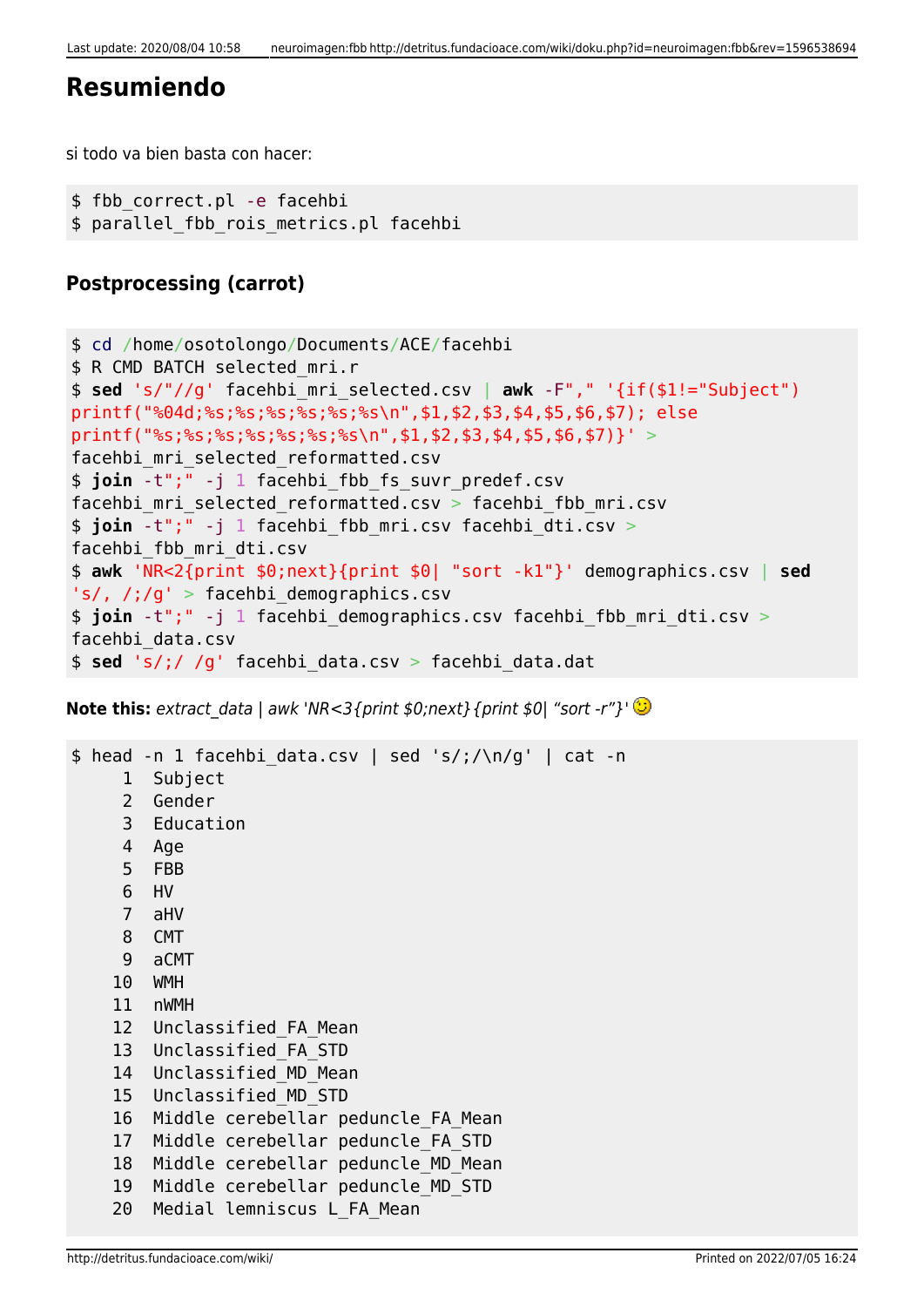21 Medial lemniscus L\_FA\_STD 22 Medial lemniscus L\_MD\_Mean 23 Medial lemniscus L\_MD\_STD 24 Inferior cerebellar peduncle R FA Mean 25 Inferior cerebellar peduncle R FA STD 26 Inferior cerebellar peduncle R \_MD Mean 27 Inferior cerebellar peduncle R \_ MD\_STD 28 Inferior cerebellar peduncle L\_FA\_Mean 29 Inferior cerebellar peduncle L\_FA\_STD 30 Inferior cerebellar peduncle L\_MD\_Mean 31 Inferior cerebellar peduncle L\_MD\_STD 32 Superior cerebellar peduncle R\_FA\_Mean 33 Superior cerebellar peduncle R\_FA\_STD 34 Superior cerebellar peduncle R\_MD\_Mean 35 Superior cerebellar peduncle R\_MD\_STD 36 Superior cerebellar peduncle L\_FA\_Mean 37 Superior cerebellar peduncle L\_FA\_STD 38 Superior cerebellar peduncle L\_MD\_Mean 39 Superior cerebellar peduncle L\_MD\_STD 40 Cerebral peduncle R\_FA\_Mean 41 Cerebral peduncle R\_FA\_STD 42 Cerebral peduncle R MD Mean 43 Cerebral peduncle R\_MD\_STD 44 Cerebral peduncle L FA Mean 45 Cerebral peduncle L\_FA\_STD 46 Cerebral peduncle L\_MD\_Mean 47 Cerebral peduncle L\_MD\_STD 48 Anterior limb of internal capsule R FA Mean 49 Anterior limb of internal capsule R\_FA\_STD 50 Anterior limb of internal capsule R\_MD\_Mean 51 Anterior limb of internal capsule R\_MD\_STD 52 Anterior limb of internal capsule L\_FA\_Mean 53 Anterior limb of internal capsule L\_FA\_STD 54 Anterior limb of internal capsule L\_MD\_Mean 55 Anterior limb of internal capsule L\_MD\_STD 56 Posterior limb of internal capsule R\_FA\_Mean 57 Posterior limb of internal capsule R\_FA\_STD 58 Posterior limb of internal capsule R\_MD\_Mean 59 Posterior limb of internal capsule R\_MD\_STD 60 Pontine crossing tract (a part of MCP)\_FA\_Mean 61 Pontine crossing tract (a part of MCP)\_FA\_STD 62 Pontine crossing tract (a part of MCP)\_MD\_Mean 63 Pontine crossing tract (a part of MCP)\_MD\_STD 64 Posterior limb of internal capsule L\_FA\_Mean 65 Posterior limb of internal capsule L\_FA\_STD 66 Posterior limb of internal capsule L\_MD\_Mean 67 Posterior limb of internal capsule L\_MD\_STD 68 Retrolenticular part of internal capsule R\_FA\_Mean 69 Retrolenticular part of internal capsule R\_FA\_STD 70 Retrolenticular part of internal capsule R\_MD\_Mean 71 Retrolenticular part of internal capsule R\_MD\_STD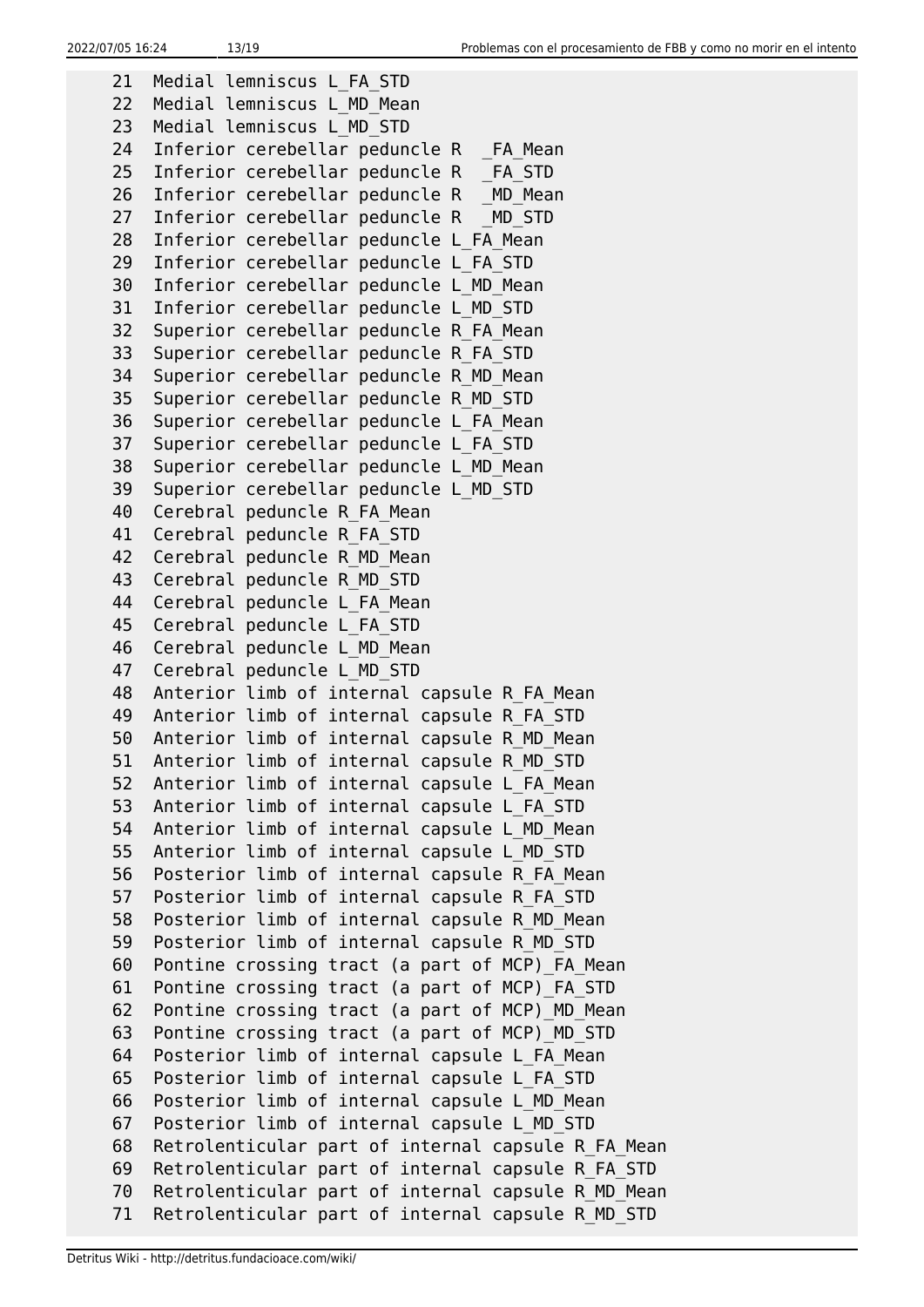```
 72 Retrolenticular part of internal capsule L_FA_Mean
    73 Retrolenticular part of internal capsule L_FA_STD
    74 Retrolenticular part of internal capsule L_MD_Mean
    75 Retrolenticular part of internal capsule L_MD_STD
    76 Anterior corona radiata R_FA_Mean
    77 Anterior corona radiata R_FA_STD
    78 Anterior corona radiata R_MD_Mean
    79 Anterior corona radiata R_MD_STD
    80 Anterior corona radiata L_FA_Mean
   81 Anterior corona radiata L FA STD
   82 Anterior corona radiata L MD Mean
   83 Anterior corona radiata L MD STD
   84 Superior corona radiata R FA Mean
   85 Superior corona radiata R FA STD
    86 Superior corona radiata R_MD_Mean
    87 Superior corona radiata R_MD_STD
   88 Superior corona radiata L FA Mean
   89 Superior corona radiata L FA STD
    90 Superior corona radiata L_MD_Mean
   91 Superior corona radiata L MD STD
   92 Posterior corona radiata R FA Mean
   93 Posterior corona radiata R FA STD
    94 Posterior corona radiata R_MD_Mean
    95 Posterior corona radiata R_MD_STD
    96 Posterior corona radiata L_FA_Mean
    97 Posterior corona radiata L_FA_STD
   98 Posterior corona radiata L MD Mean
    99 Posterior corona radiata L_MD_STD
   100 Posterior thalamic radiation (include optic radiation) R_FA_Mean
   101 Posterior thalamic radiation (include optic radiation) R_FA_STD
   102 Posterior thalamic radiation (include optic radiation) R_MD_Mean
   103 Posterior thalamic radiation (include optic radiation) R_MD_STD
   104 Genu of corpus callosum_FA_Mean
   105 Genu of corpus callosum_FA_STD
   106 Genu of corpus callosum_MD_Mean
   107 Genu of corpus callosum_MD_STD
   108 Posterior thalamic radiation (include optic radiation) L_FA_Mean
   109 Posterior thalamic radiation (include optic radiation) L_FA_STD
   110 Posterior thalamic radiation (include optic radiation) L_MD_Mean
   111 Posterior thalamic radiation (include optic radiation) L_MD_STD
   112 Sagittal stratum (include inferior longitidinal fasciculus and
inferior fronto-occipital fasciculus) R_FA_Mean
   113 Sagittal stratum (include inferior longitidinal fasciculus and
inferior fronto-occipital fasciculus) R_FA_STD
   114 Sagittal stratum (include inferior longitidinal fasciculus and
inferior fronto-occipital fasciculus) R_MD_Mean
   115 Sagittal stratum (include inferior longitidinal fasciculus and
inferior fronto-occipital fasciculus) R_MD_STD
   116 Sagittal stratum (include inferior longitidinal fasciculus and
inferior fronto-occipital fasciculus) L_FA_Mean
   117 Sagittal stratum (include inferior longitidinal fasciculus and
```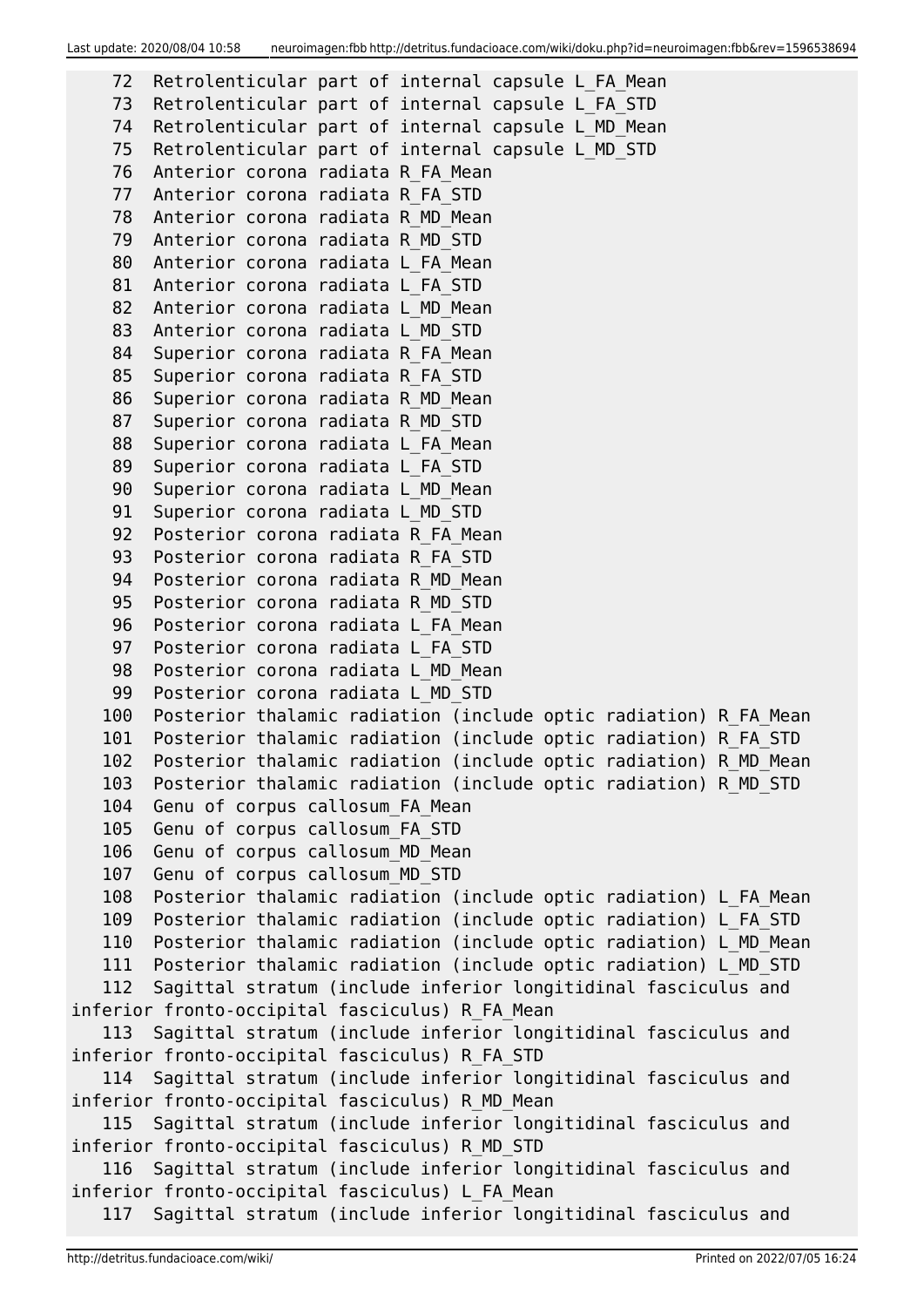```
inferior fronto-occipital fasciculus) L_FA_STD
   118 Sagittal stratum (include inferior longitidinal fasciculus and
inferior fronto-occipital fasciculus) L_MD_Mean
   119 Sagittal stratum (include inferior longitidinal fasciculus and
inferior fronto-occipital fasciculus) L_MD_STD
  120 External capsule R FA Mean
   121 External capsule R_FA_STD
  122 External capsule R MD Mean
   123 External capsule R_MD_STD
  124 External capsule L FA Mean
  125 External capsule L FA STD
  126 External capsule L MD Mean
   127 External capsule L_MD_STD
   128 Cingulum (cingulate gyrus) R_FA_Mean
   129 Cingulum (cingulate gyrus) R_FA_STD
   130 Cingulum (cingulate gyrus) R_MD_Mean
   131 Cingulum (cingulate gyrus) R_MD_STD
   132 Cingulum (cingulate gyrus) L_FA_Mean
   133 Cingulum (cingulate gyrus) L_FA_STD
   134 Cingulum (cingulate gyrus) L_MD_Mean
   135 Cingulum (cingulate gyrus) L_MD_STD
  136 Cingulum (hippocampus) R FA Mean
  137 Cingulum (hippocampus) R FA STD
  138 Cingulum (hippocampus) R MD Mean
  139 Cingulum (hippocampus) R MD STD
  140 Cingulum (hippocampus) L FA Mean
  141 Cingulum (hippocampus) L FA STD
  142 Cingulum (hippocampus) L MD Mean
  143 Cingulum (hippocampus) L MD STD
   144 Fornix (cres) / Stria terminalis (can not be resolved with current
resolution) R_FA_Mean
   145 Fornix (cres) / Stria terminalis (can not be resolved with current
resolution) R_FA_STD
   146 Fornix (cres) / Stria terminalis (can not be resolved with current
resolution) R_MD_Mean
   147 Fornix (cres) / Stria terminalis (can not be resolved with current
resolution) R_MD_STD
  148 Body of corpus callosum FA Mean
   149 Body of corpus callosum_FA_STD
   150 Body of corpus callosum_MD_Mean
   151 Body of corpus callosum_MD_STD
   152 Fornix (cres) / Stria terminalis (can not be resolved with current
resolution) L_FA_Mean
   153 Fornix (cres) / Stria terminalis (can not be resolved with current
resolution) L_FA_STD
   154 Fornix (cres) / Stria terminalis (can not be resolved with current
resolution) L_MD_Mean
   155 Fornix (cres) / Stria terminalis (can not be resolved with current
resolution) L_MD_STD
   156 Superior longitudinal fasciculus R_FA_Mean
   157 Superior longitudinal fasciculus R_FA_STD
```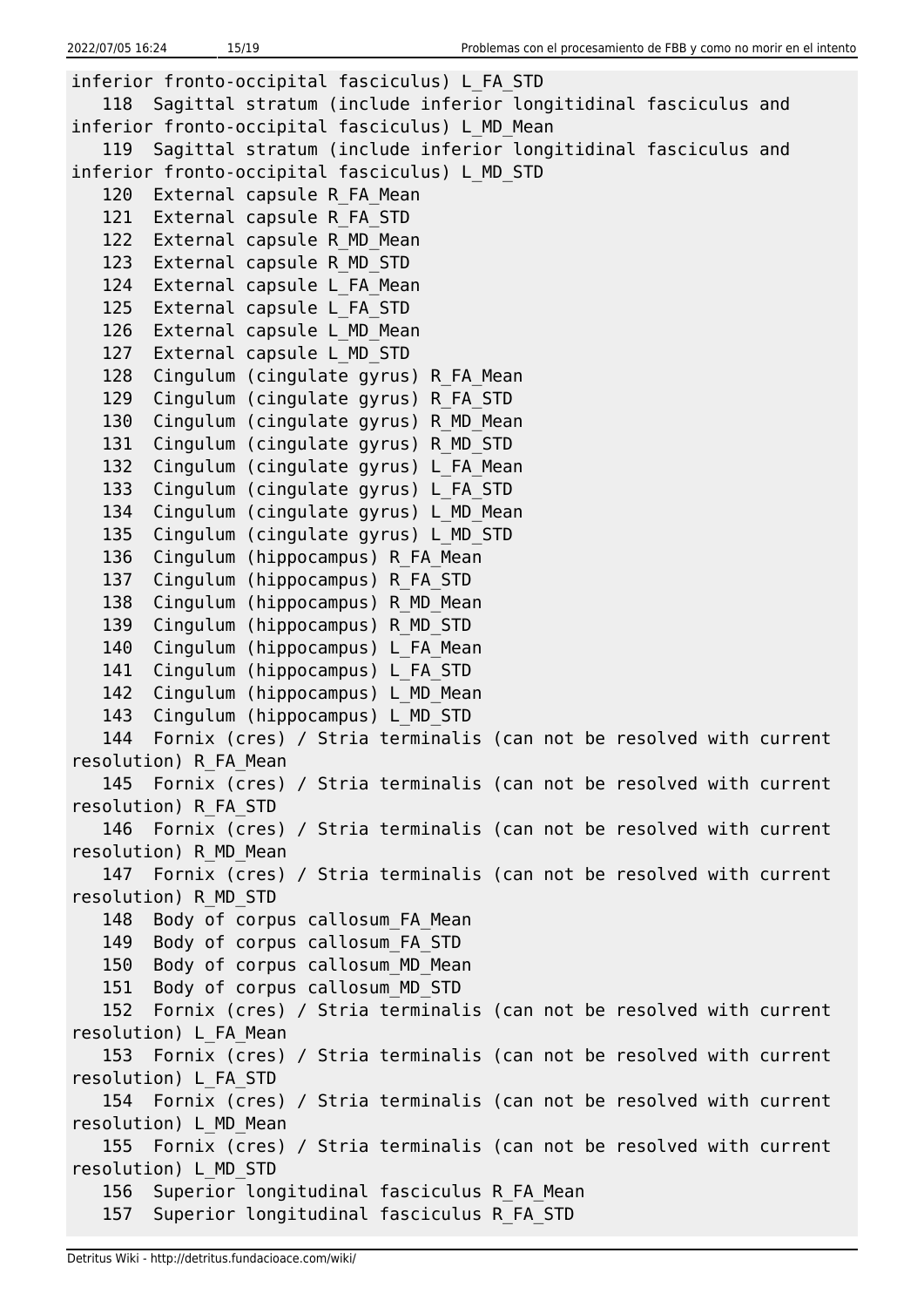Last update: 2020/08/04 10:58 neuroimagen:fbb http://detritus.fundacioace.com/wiki/doku.php?id=neuroimagen:fbb&rev=1596538694

```
 158 Superior longitudinal fasciculus R_MD_Mean
   159 Superior longitudinal fasciculus R_MD_STD
   160 Superior longitudinal fasciculus L_FA_Mean
   161 Superior longitudinal fasciculus L_FA_STD
   162 Superior longitudinal fasciculus L_MD_Mean
   163 Superior longitudinal fasciculus L_MD_STD
   164 Superior fronto-occipital fasciculus (could be a part of anterior
internal capsule) R_FA_Mean
   165 Superior fronto-occipital fasciculus (could be a part of anterior
internal capsule) R_FA_STD
   166 Superior fronto-occipital fasciculus (could be a part of anterior
internal capsule) R_MD_Mean
   167 Superior fronto-occipital fasciculus (could be a part of anterior
internal capsule) R_MD_STD
   168 Superior fronto-occipital fasciculus (could be a part of anterior
internal capsule) L_FA_Mean
   169 Superior fronto-occipital fasciculus (could be a part of anterior
internal capsule) L_FA_STD
   170 Superior fronto-occipital fasciculus (could be a part of anterior
internal capsule) L_MD_Mean
   171 Superior fronto-occipital fasciculus (could be a part of anterior
internal capsule) L_MD_STD
   172 Uncinate fasciculus R_FA_Mean
   173 Uncinate fasciculus R_FA_STD
   174 Uncinate fasciculus R_MD_Mean
   175 Uncinate fasciculus R_MD_STD
   176 Uncinate fasciculus L_FA_Mean
   177 Uncinate fasciculus L_FA_STD
   178 Uncinate fasciculus L_MD_Mean
   179 Uncinate fasciculus L_MD_STD
   180 Tapetum R_FA_Mean
   181 Tapetum R_FA_STD
   182 Tapetum R_MD_Mean
   183 Tapetum R_MD_STD
  184 Tapetum L FA Mean
   185 Tapetum L_FA_STD
   186 Tapetum L_MD_Mean
   187 Tapetum L_MD_STD
  188 Splenium of corpus callosum FA Mean
   189 Splenium of corpus callosum_FA_STD
   190 Splenium of corpus callosum_MD_Mean
   191 Splenium of corpus callosum_MD_STD
  192 Fornix (column and body of fornix) FA Mean
   193 Fornix (column and body of fornix)_FA_STD
  194 Fornix (column and body of fornix) MD Mean
   195 Fornix (column and body of fornix)_MD_STD
   196 Corticospinal tract R_FA_Mean
   197 Corticospinal tract R_FA_STD
  198 Corticospinal tract R MD Mean
   199 Corticospinal tract R_MD_STD
   200 Corticospinal tract L_FA_Mean
```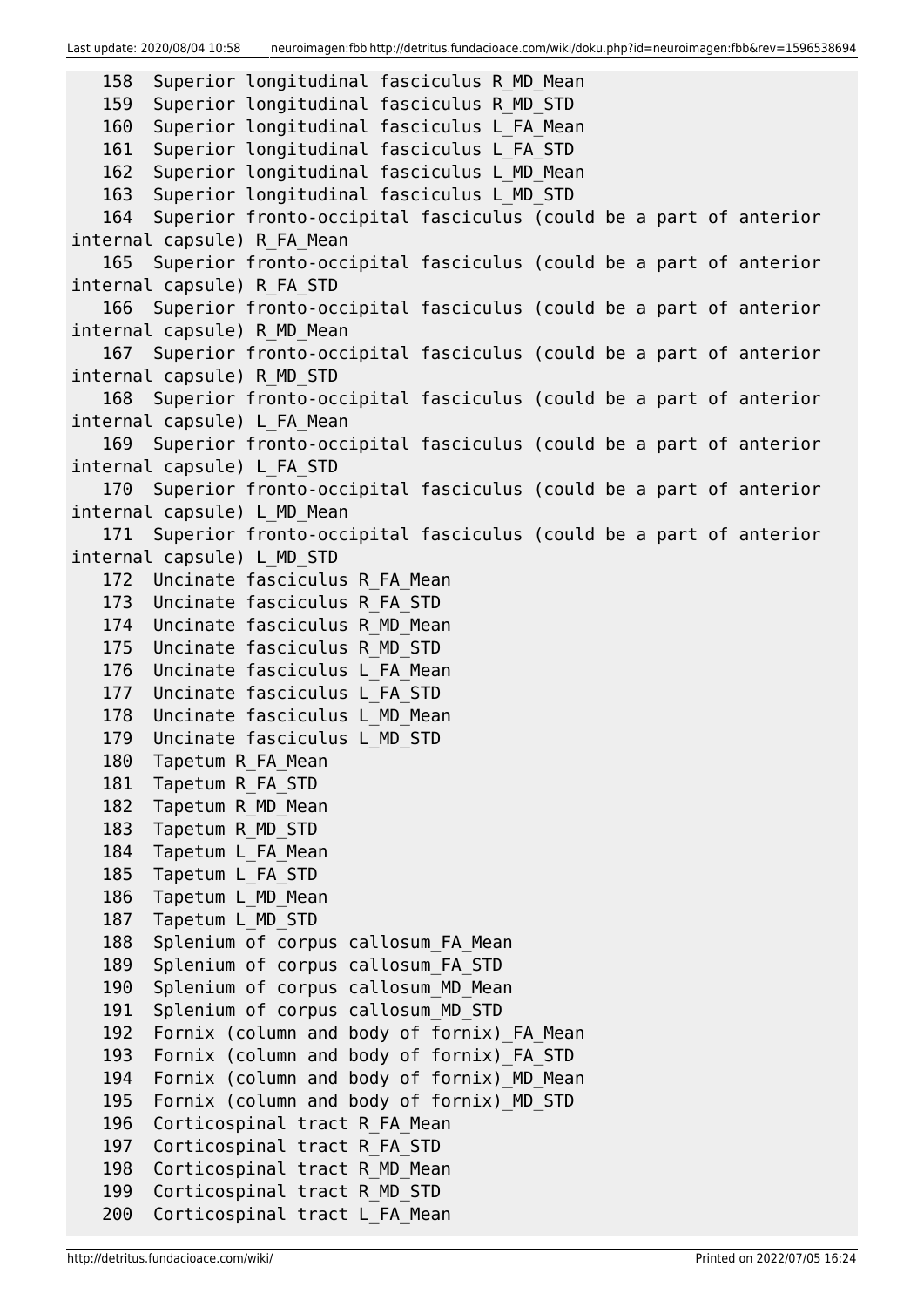```
201 Corticospinal tract L FA STD
 202 Corticospinal tract L_MD_Mean
 203 Corticospinal tract L_MD_STD
 204 Medial lemniscus R_FA_Mean
 205 Medial lemniscus R_FA_STD
 206 Medial lemniscus R_MD_Mean
 207 Medial lemniscus R_MD_STD
 208 Anterior thalamic radiation L_FA_Mean
 209 Anterior thalamic radiation L_FA_STD
 210 Anterior thalamic radiation L_MD_Mean
 211 Anterior thalamic radiation L_MD_STD
212 Forceps minor FA Mean
213 Forceps minor FA STD
214 Forceps minor MD Mean
215 Forceps minor MD STD
 216 Inferior fronto-occipital fasciculus L_FA_Mean
 217 Inferior fronto-occipital fasciculus L_FA_STD
 218 Inferior fronto-occipital fasciculus L_MD_Mean
 219 Inferior fronto-occipital fasciculus L_MD_STD
 220 Inferior fronto-occipital fasciculus R_FA_Mean
 221 Inferior fronto-occipital fasciculus R_FA_STD
 222 Inferior fronto-occipital fasciculus R_MD_Mean
 223 Inferior fronto-occipital fasciculus R_MD_STD
 224 Inferior longitudinal fasciculus L_FA_Mean
 225 Inferior longitudinal fasciculus L_FA_STD
 226 Inferior longitudinal fasciculus L_MD_Mean
 227 Inferior longitudinal fasciculus L_MD_STD
 228 Inferior longitudinal fasciculus R_FA_Mean
 229 Inferior longitudinal fasciculus R_FA_STD
 230 Inferior longitudinal fasciculus R_MD_Mean
 231 Inferior longitudinal fasciculus R_MD_STD
 232 Superior longitudinal fasciculus L_FA_Mean
 233 Superior longitudinal fasciculus L_FA_STD
 234 Superior longitudinal fasciculus L_MD_Mean
 235 Superior longitudinal fasciculus L_MD_STD
 236 Superior longitudinal fasciculus R_FA_Mean
 237 Superior longitudinal fasciculus R_FA_STD
 238 Superior longitudinal fasciculus R_MD_Mean
 239 Superior longitudinal fasciculus R_MD_STD
 240 Uncinate fasciculus L_FA_Mean
 241 Uncinate fasciculus L_FA_STD
 242 Uncinate fasciculus L_MD_Mean
 243 Uncinate fasciculus L_MD_STD
 244 Uncinate fasciculus R_FA_Mean
 245 Uncinate fasciculus R_FA_STD
 246 Uncinate fasciculus R_MD_Mean
 247 Uncinate fasciculus R_MD_STD
 248 Superior longitudinal fasciculus (temporal part) L_FA_Mean
 249 Superior longitudinal fasciculus (temporal part) L_FA_STD
 250 Superior longitudinal fasciculus (temporal part) L_MD_Mean
 251 Superior longitudinal fasciculus (temporal part) L_MD_STD
```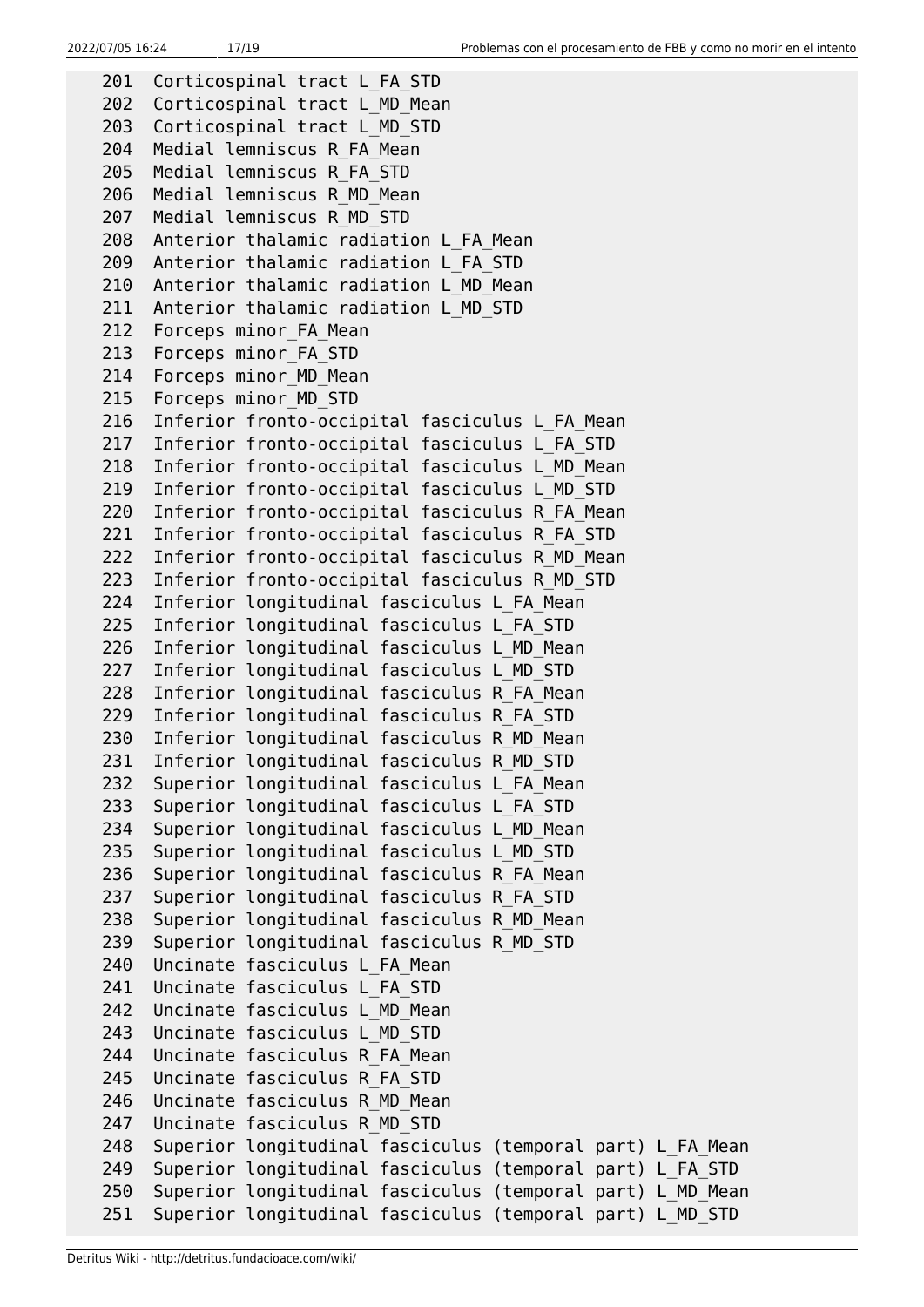Last update: 2020/08/04 10:58 neuroimagen:fbb http://detritus.fundacioace.com/wiki/doku.php?id=neuroimagen:fbb&rev=1596538694

```
 252 Anterior thalamic radiation R_FA_Mean
 253 Anterior thalamic radiation R_FA_STD
 254 Anterior thalamic radiation R_MD_Mean
 255 Anterior thalamic radiation R_MD_STD
 256 Superior longitudinal fasciculus (temporal part) R_FA_Mean
 257 Superior longitudinal fasciculus (temporal part) R_FA_STD
258 Superior longitudinal fasciculus (temporal part) R MD Mean
 259 Superior longitudinal fasciculus (temporal part) R_MD_STD
260 Corticospinal tract L FA Mean
261 Corticospinal tract L FA STD
262 Corticospinal tract L MD Mean
 263 Corticospinal tract L_MD_STD
264 Corticospinal tract R FA Mean
 265 Corticospinal tract R_FA_STD
 266 Corticospinal tract R_MD_Mean
 267 Corticospinal tract R_MD_STD
 268 Cingulum (cingulate gyrus) L_FA_Mean
 269 Cingulum (cingulate gyrus) L_FA_STD
 270 Cingulum (cingulate gyrus) L_MD_Mean
 271 Cingulum (cingulate gyrus) L_MD_STD
 272 Cingulum (cingulate gyrus) R_FA_Mean
 273 Cingulum (cingulate gyrus) R_FA_STD
 274 Cingulum (cingulate gyrus) R_MD_Mean
 275 Cingulum (cingulate gyrus) R_MD_STD
276 Cingulum (hippocampus) L FA Mean
277 Cingulum (hippocampus) L FA STD
278 Cingulum (hippocampus) L MD Mean
279 Cingulum (hippocampus) L MD STD
280 Cingulum (hippocampus) R FA Mean
281 Cingulum (hippocampus) R FA STD
282 Cingulum (hippocampus) R MD Mean
 283 Cingulum (hippocampus) R_MD_STD
284 Forceps major FA Mean
285 Forceps major FA STD
286 Forceps major MD Mean
287 Forceps major MD STD
```
# **Correccion de movimiento**